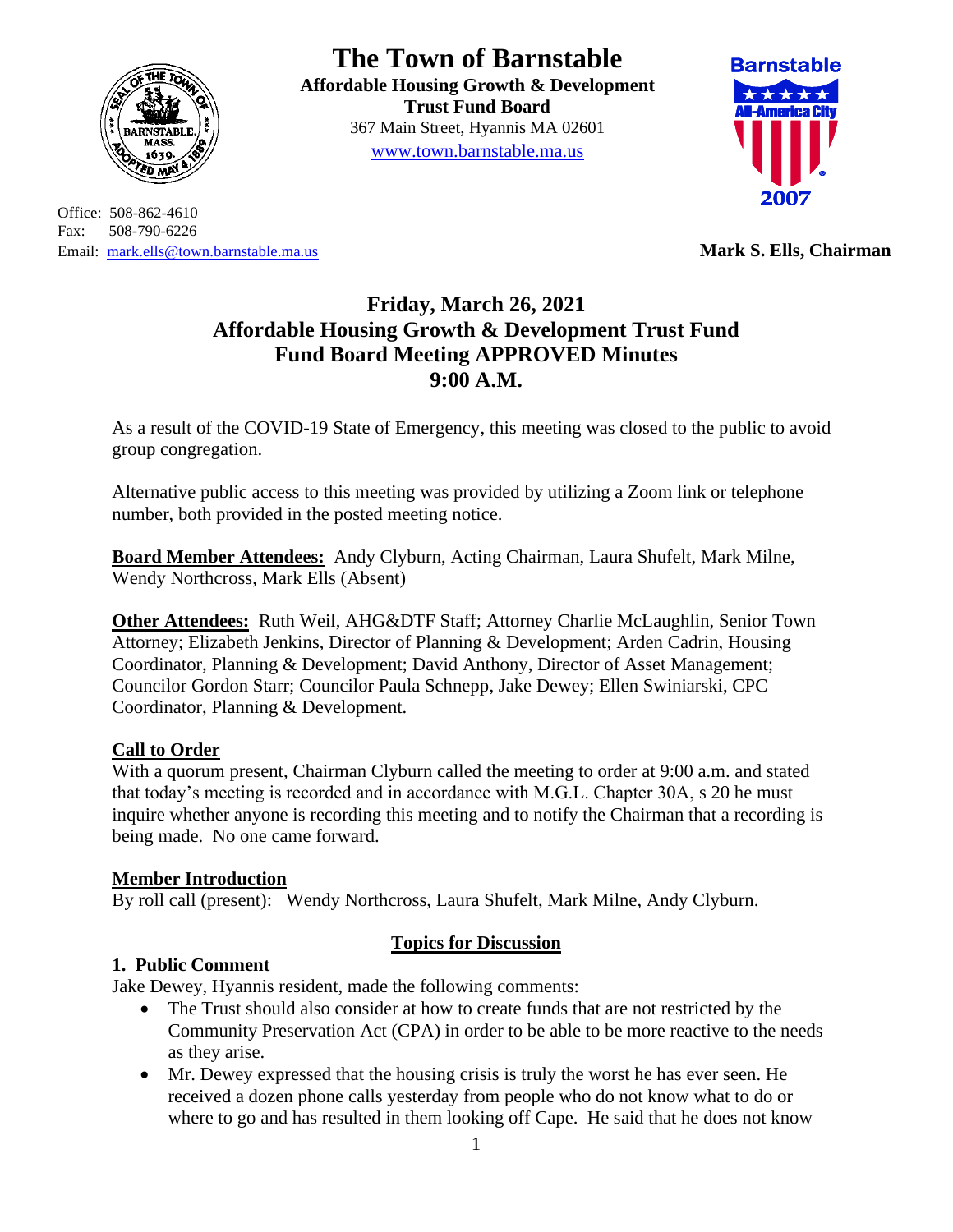how to support people to keep them in their homes, or prevent people from selling their homes because this is caused by the economics we are experiencing. Jake thanked the Trust for their work.

#### **2. Approval of minutes for the 3/5/21 meeting.**

Motion was made by Laura Shufelt, and seconded by Wendy Northcross to approve the March 5, 2021 meeting minutes as submitted. Roll Call Vote: Wendy Northcross (yes), Andy Clyburn (yes), Laura Shufelt (yes), Mark Milne (yes). Motion carries.

#### **3. Continued Application:**

**Continuation of the review of, and possible vote on the conditions of funding to be included in a Grant Agreement relating to the revised application submitted by Standard Holdings, LLC for a project identified as "Residence @ 850", a proposed multifamily housing development applying for \$1.4Million Dollars of Trust funds to create 10 units of affordable rental housing, to be affordable to individuals and families whose income is 50% of the Area Median Income (AMI), to be located at 850 Falmouth Road, Hyannis, MA.** *The Trust voted on March 5, 2021 to approve the application for funding subject to a review of and an affirmative vote by the Trust on the conditions of funding to be included in a Grant Agreement to be executed by the parties.*

Chairman Clyburn read into the record an e-mail from the applicant, Tim Telman, requesting a continuance of review of "Residence @ 850" application to the next Affordable Housing Growth and Development Trust Fund Board's meeting scheduled for April 9, 2021. A motion to continue review of "Residence  $\omega$  850" application to the Trust's April 9, 2021 meeting was made by Wendy Northcross and seconded by Laura Shufelt. Roll Call Vote: Wendy Northcross (yes), Laura Shufelt (yes), Mark Milne (yes), Andy Clyburn (yes). Motion carries.

#### **4. Preliminary discussion of the possibility of the Trust partnering with the Massachusetts Housing Partnership (MHP) under MHP's ONE Mortgage Program to provide housing support to qualified first-time homebuyers earning 100% or below of the Area Median Income (AMI) through a program that provides mortgage interest rate write-downs.**

Laura Shufelt stated that she had provided a preliminary overview of this program at the March 5, 2021 meeting and that she will now go over the parameters of the program. Laura shared her screen depicting a slide for the ONE +Boston program explaining that Massachusetts Housing Partnership (MHP) has piloted this program in Boston working with Boston Community Preservation Committee (CPC) and local banks. Laura explained that the program combines Community Preservation Act (CPA) funding and MHP's ONE Mortgage program. A comparison depicted on a chart identified the buying power of a  $1<sup>st</sup>$  home buyer using ONE Mortgage over a conventional mortgage, and the increased benefit by also utilizing  $ONE +$ Boston, adding a total of \$144,000 to the buying power with the same monthly payment. Laura explained as an example, that by utilizing both programs, the required down payment is reduced from \$15,306 to \$6,750. ONE Mortgage buyers are required to have 3% down payment, and of that 3%, 1.5% has to be their own funds. However, the other 1.5% could be a gift but in most cases it is provided by down payment assistance from another source. The interest rate is written down to 2% and ONE Mortgage already represents an interest rate reduction of .5%. There are no points, no private mortgage insurance. as MHP maintains a loan loss reserve account in case of default. Laura noted that MHP's ONE Mortgage, and predecessor, Soft Second, have a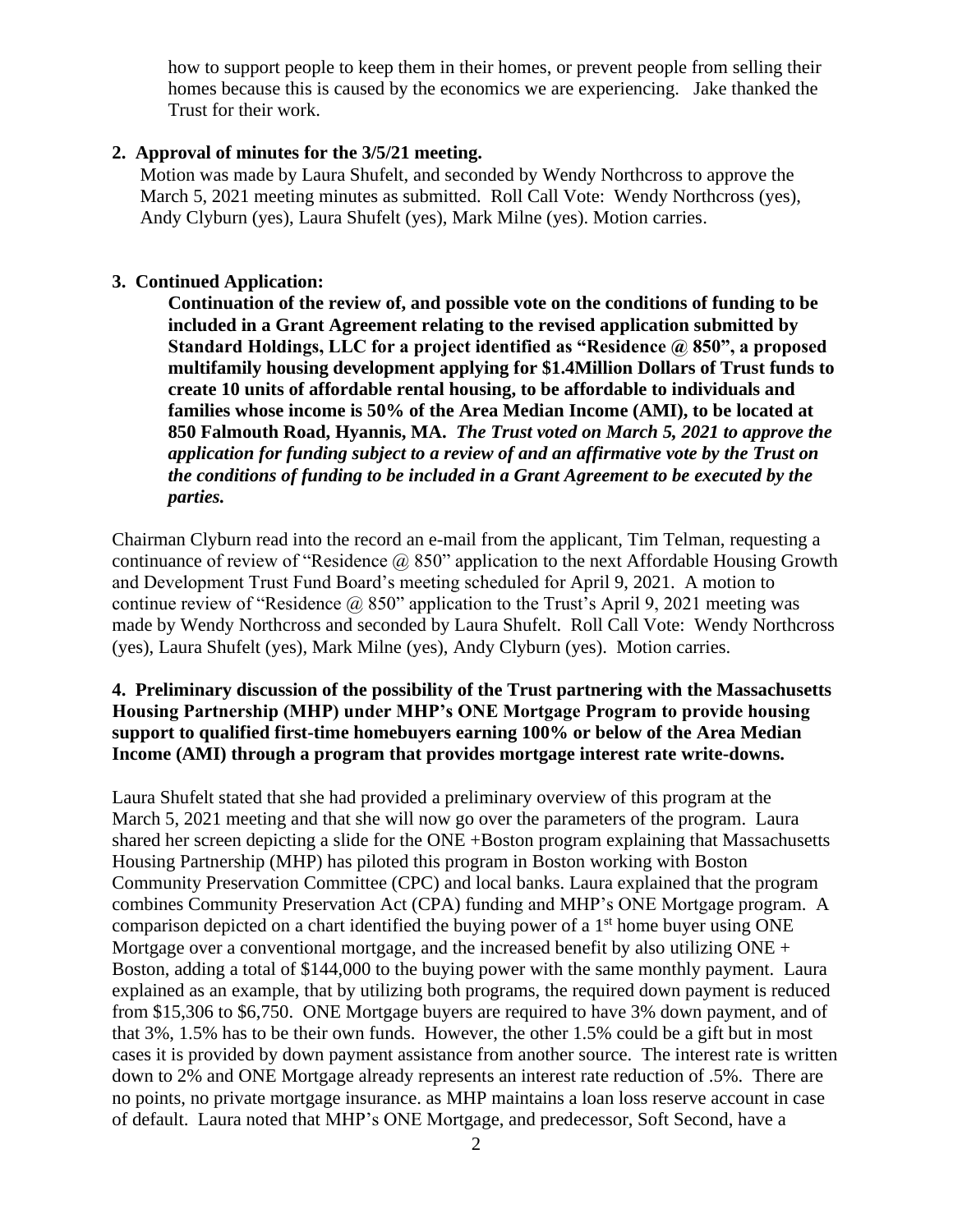default rate below 2% which is better than conventional mortgages. Laura said that overall, the interest rate subsidy that is asked from CPA is 1% over a 30 year mortgage term. This represents much less funds from the Trust than the Trust had previously been considering for down payment assistance, noting that the beneficial effect to the borrower is much greater. Laura said that after piloting the program for a year and a half in Boston, MHP has found it to be a very successful program with other communities hoping to replicate it. She explained that after significant technical efforts to accommodate, it is now standardized. She noted that the first group expressing interest are municipalities in Gateway Cities. There is a meeting set up inviting CPCs in Gateway Cities to discuss this program scheduled for June 9, 2021 and will make sure that the Trust also receives notice. Laura expressed hope that the Trust would look at participating as part of a Gateway City, with a countywide program having a greater impact using local Cape banks that already offer ONE Mortgage. Laura noted that it would be best for her colleague, who has been working with the Director of Home Ownership, Elliot Schmiedl, to market this program to other areas besides Boston, to meet with the Trust, perhaps before the June 9, 2021 meeting. Laura noted that the June 9 meeting will be recorded and that the Trust members will have the option to attend or watch a recording, and suggested another option for requesting a separate presentation perhaps pulling in some other towns on the Cape. Laura further explained that because this program would use CPA support for affordable housing funds, through the Trust, there is no deed restriction, and eligibility is up to 100% of AMI. This is a way for  $1<sup>st</sup>$  time homebuyers to not only get into a house, but to also start building wealth.

In answer to Trust members questions, Laura provided the following information: one of the negatives for the program is the down payment requirement which is a barrier to some people. MHP is looking at programs like United States Department of Agriculture (USDA) that have 100% mortgages, roll in closing costs, however these mortgages are only available in rural communities. She explained that Boston has expanded their down payment assistance program and uses Community Development Block Grant (CDBG) funds so there would not be a deed restriction which has helped the ONE + Boston program, but said it is a question that MHP is receiving from the gateway cities where down payment assistance is not as readily available. Laura explained that leveraging all of the towns on the Cape would be an option for each town, not a requirement to participate in a ONE+ program and depending upon where the house is located, that municipality's CPC would fund that part of it. Laura noted the possibility that the County could administer the ONE+ program.

In answer to Councilor Gordon Starr's question, Laura said that the Area Median Income at 100% for one person in the Town of Barnstable is \$63,000 and for a family of 4 at 100% AMI it is \$92,000. Mr. Starr noted 100% AMI in Boston is \$83,000 AMI for a single person and disparity between Boston and the Cape.

Mark Milne inquired if under the program, CBDG funds could also be used to augment Trust funds and Elizabeth confirmed that it would a logical pairing for the down payment. She did however note that CDBG funds would not work for everyone as there are some limitations, such as the age of the home that could exclude some people.

Charlie McLaughlin asked Laura if there has been any discussion in the Boston program regarding minimum holding periods in light of the dramatic upshot in valuations, there could potential temptation to take the money hold it, and turn it around for a flip in a short period of time. Laura explained that the subsidy is provided monthly, not as an upfront expenditure. She further explained that down payment assistance has payback requirements on a prorated basis, but the subsidy from CPA fund is a monthly subsidy equaling approximately \$100 per month.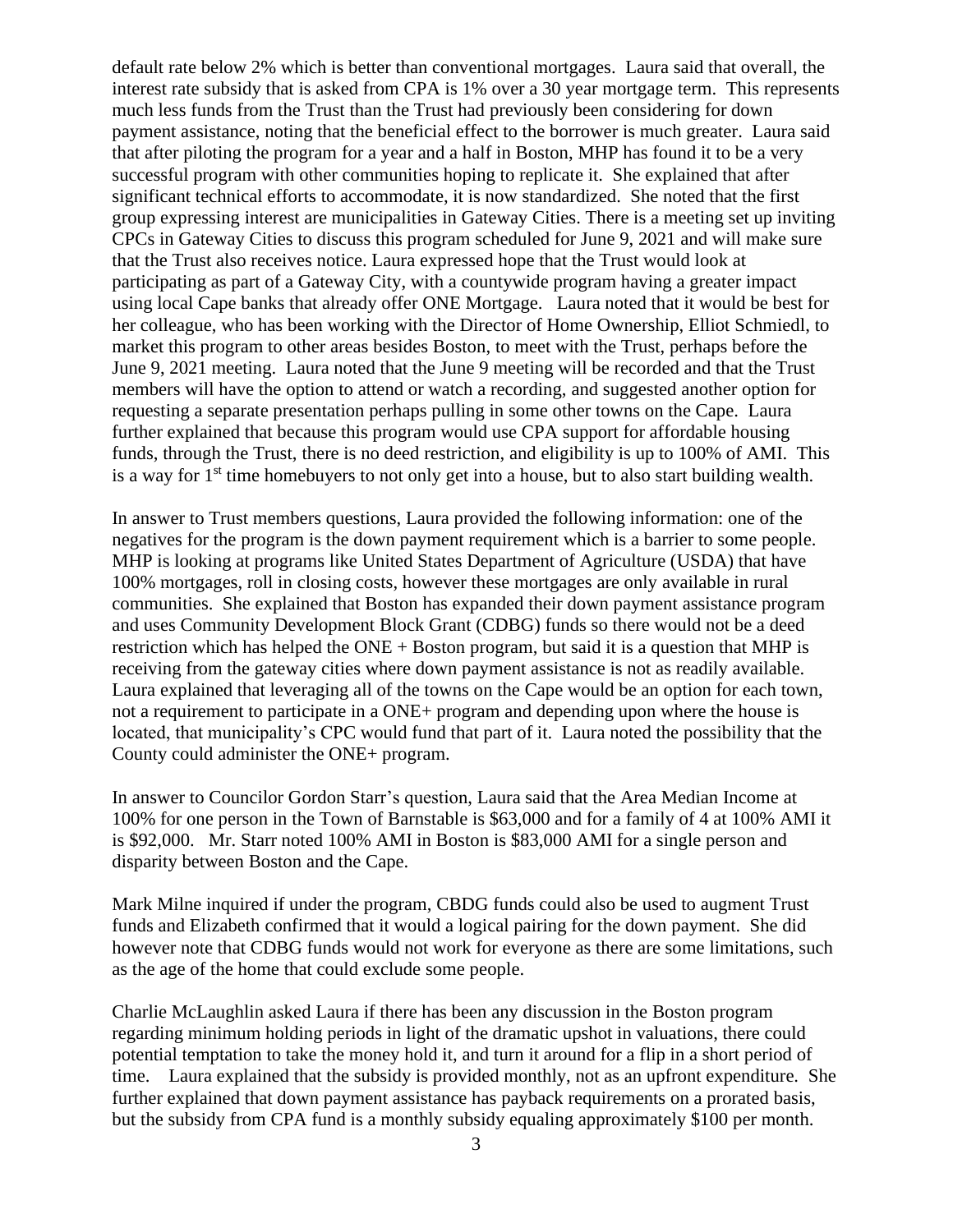Laura said that she would check as to if the subsidy needs to be repaid if the property is sold. As a part of the eligibility, the house must be maintained as a primary home which is certified annually. Laura also confirmed that she would look into setting up a future meeting with the Trust and her colleague, Shelly, who can provide detail and answer questions regarding the program.

#### **5. Discussion of the next steps to evaluate the parcel located at 34/45 Mitchell's Way, Hyannis, MA. Map 308, Parcels 273/001 and 273/002, for development.**

David Anthony, Director of Asset Management, explained that this property was reviewed at an earlier Affordable Housing Trust meeting and the general consensus was that the Trust would focus on the 1200 Phinney's Lane, Hyannis property formerly owned by the Disabled American Veterans (DAV). He noted the reality that the two parcels might produce only one unit, given some of the limitations associated with proximity to the water and potential encroachment on the east side, resulted in the group deciding to focus efforts on something that was going to bear more fruit. He asked for direction from the Affordable Housing Trust whether to set the property aside for future consideration, or abandon this property given some of the complications and move it through some other channel. He noted that any time there is vacant property, there are liabilities. Trust members recalled discussion was not to dedicate a lot of effort at this point to this particular parcel, however would want to be able to reassess should sewer come to this location. The Trust members generally agreed that although the parcel is difficult, there still is potential beyond a single house should sewer be brought to this area and the parcel should be held for the Trust for at least 6 months. It was also noted that there had been interest in the parcels by abutters in the past and it is possible that the property may need to go out to bid. David said that he would remove the parcel from any of the lists currently going through Asset Management's traditional path for consideration for sale.

#### **6. Discussion of the next steps to evaluate the parcel located at 109 Sea Street, Hyannis, MA (Map 307, Parcel 080) and the next steps to evaluate the parcel for development.**

David Anthony, Director of Asset Management, explained that there is not an update for this particular parcel at the present time and an update will be provided once information can be provided.

#### **7. Correspondence:**

**Monitoring Report submitted by the Housing Assistance Corporation (HAC) for the period from December 1, 2020 through February 28, 2021 for the temporary emergency rental assistance program.**

**Notice from the Housing Assistance Corporation (HAC) that it is the recipient of a new source of funding for rental assistance from the Emergency Rental Assistance Program (ERAP), which are federal funds distributed by the Department of Housing and Community Development (DHCD).**

Ruth Weil explained that the HAC Monitoring Report reflects the fact that no Trust funds were expended for this period. However, 65 Barnstable residents were served by \$320,000 worth of rental assistance mainly under the Residential Assistance for Families in Transition (RAFT) program. Ruth explained that when the Trust awarded the rental assistance funds, the contract began June 1, 2020 and the outlook on what other funding would be available was unclear at that time. The Trust structured the grant so that if there were other State, Federal or County funds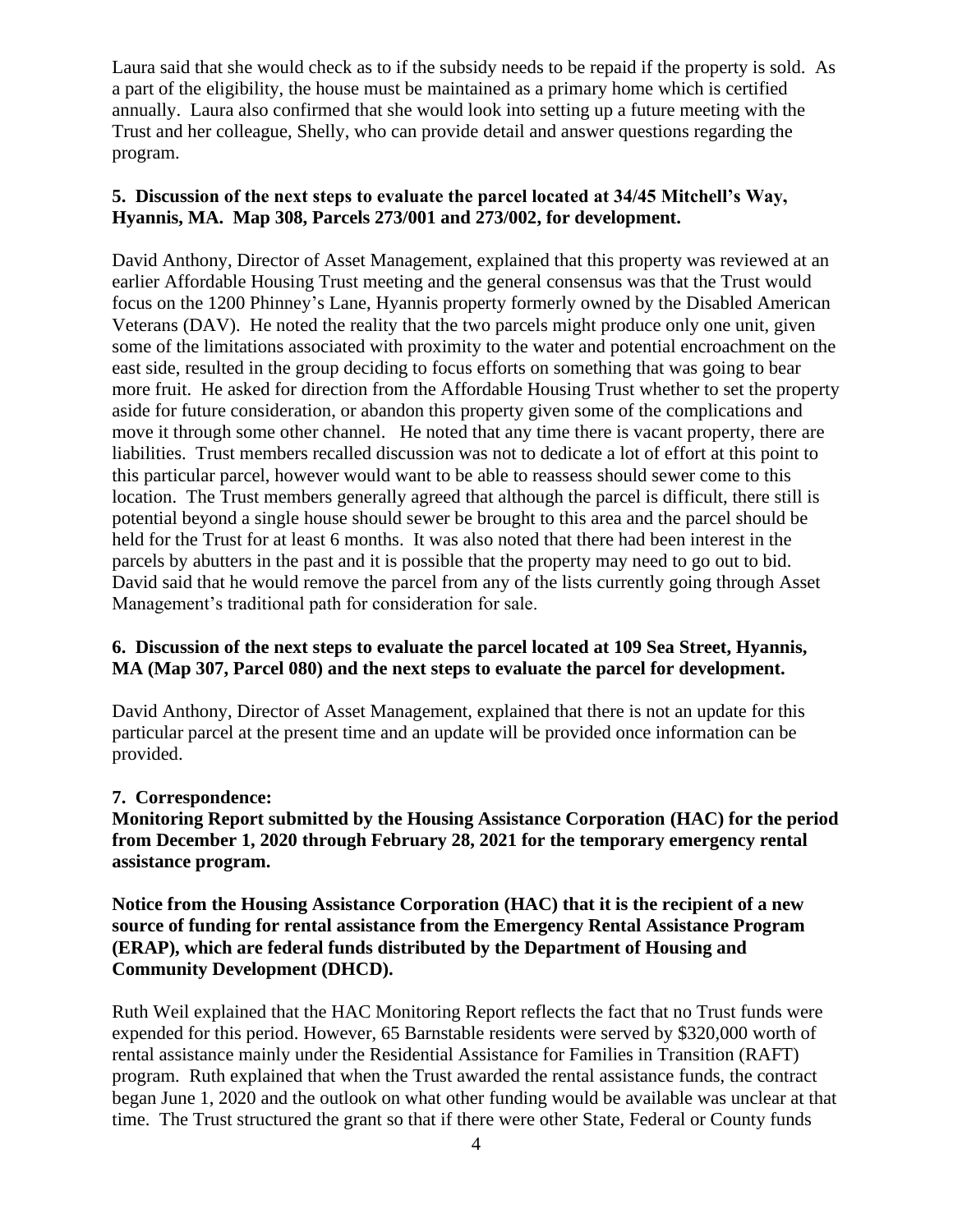available for qualified applicants, those funds would be used first. Ruth noted that HAC has been honoring the contract terms resulting in only \$4,600 of the \$300,000 Trust allocated funds to be spent to date with one or two applicants having been served. Ruth said she wanted the Trust to be aware that the contract with HAC will expire as of July 1, 2021. State funding also received by HAC also has a time limit in which funds need to be expended as well. Laura noted that the new Federal funds available distributed to the state are \$487M that landlords can apply for with the approval of their tenants. She explained that it works easiest for arrearages but can apply forward in three month increments with recertification required every three months. The funds can be used for utilities, rental down payments (1<sup>st</sup>, last, security deposit) and noted its flexibility. Improved guidelines will be forthcoming. There is a lot of money available and the ability of landlords to make application will open the door to those not aware. Laura said that the Federal Center for Disease Control (CDC) eviction moratorium is in effect till the end of March and there is hope that it will be extended. If not extended, courts will inform parties of the funds available to bring arrearages up to date.

Ruth Weil asked the Trust members if there was a benefit to having HAC come to a Trust meeting or to let HAC hold the money till the end of the contract July 1, 2021. Ruth noted that in accordance with the contract, unexpended funds will need to be returned 30 days after the expiration of the contract. Ruth explained that because the Trust had structured the grant correctly, the Trust funds are the funds of last resort which was the intent. Laura Shufelt said that she would support letting the contract go to July 1, 2021 even though there is a lot of available Federal money explaining that Federal money has some restrictions that State and Trust money do not, specifically for undocumented individuals. Laura said that the Federal money was originally supposed to be expended by September, however, this has been extended.

#### **8. Discussion of topics for future meetings.**

Continued item Residence @ 850 will be placed on the April 9, 2021 Affordable Housing Trust agenda as requested by the Applicants.

1200 Phinney's Lane, Hyannis site update will be included on the April 9, 2021 Affordable Housing Trust agenda.

Laura Shufelt said that she would like to have discussion at the next meeting regarding the Affordable Housing Trust's criteria and funding limits. She said that if not adhering to the criteria, there should be a reason and expressed her concern regarding possible precedent setting for future applicants.

Laura said that she would check with her colleague, Shelly, regarding her availability to attend a Trust meeting to discuss One Mortgage + prior to the June 9 meeting for this.

Laura said that she saw a Capital Improvement Plan (CIP) for the Marstons Mills Elementary School and asked if an update could be available from Asset Management regarding this.